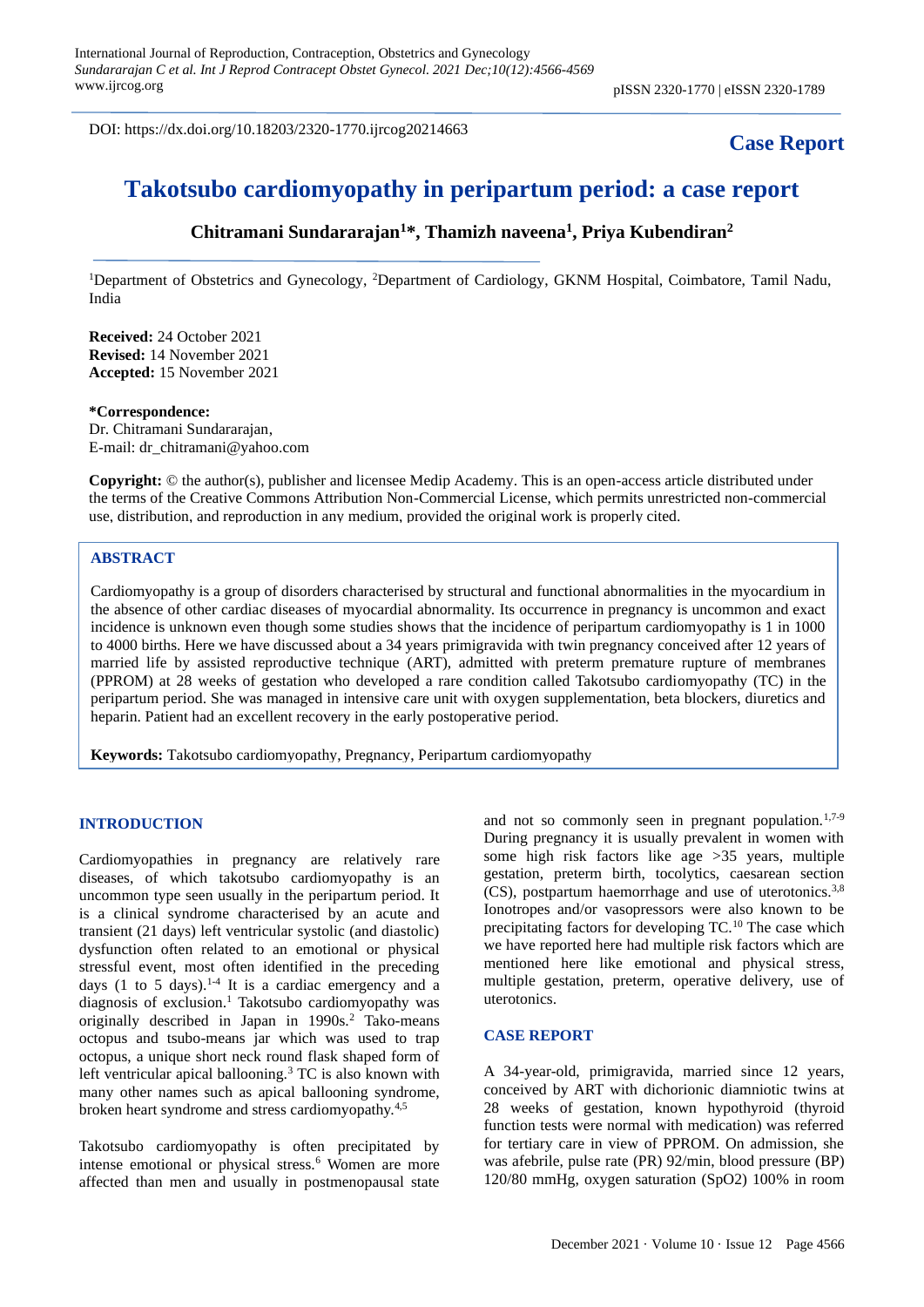air. Cardiovascular and respiratory systems examination were normal. She was not in labour. Heart rates for both foetuses were normal. No clinical/laboratory evidence of chorioamnionitis. Prophylactic steroids for fetal lung maturity and antibiotics were administered. Ultrasound scan revealed 1st twin anhydramnios with cord presentation. CS was planned for the next day after detailed informed consent.

Following the decision for delivery, her PR started to slowly rise throughout the night ranging from 100- 120/min. She had no cardio-respiratory complaints. Prior to administration of spinal anaesthesia, her PR was 130- 140/min with normal sinus rhythm. Both babies were delivered by CS and admitted in neonatal intensive care unit for preterm care. Inj. oxytocin 10 units intravenous (IV) was administered. She had uterine atonicity which was controlled with IV methergin 0.2 mg and rectal misoprostol 600 mg.

Intra operatively after 10 minutes of delivery, she complained of severe headache, breathlessness and giddiness. She had transient elevation of BP (195/120 mmHg), with PR 150/min and SpO2 100%. Electrocardiography (ECG) showed transient broad QRS complex lasting for few seconds suggestive of paroxysmal ventricular tachycardia. Injection midazolam 2mg IV was administered. Her BP gradually reduced to 90/60 mmHg, PR was 100/min, SpO2 was 100% with 5lit O2. Her complaints had improved.

In the immediate post-operative period, cardiology opinion was sought. Her vitals were BP 150/100 mmHg, PR was112/min, SpO2 was 98 with 5lit O2. She had bilateral basal inspiratory crepitations. Cardiovascular examination was clinically normal. ECG (Figure 1) showed sinus rhythm 110/min with qR in lead aVL and no other significant ST-T changes. Bedside chest x-ray (Figure 2) revealed cardiomegaly with grade 1 pulmonary venous hypertension.



#### **Figure 1: ECG findings in immediate postoperative period.**

Bedside 2D Echo showed global hypokinesia with severe left ventricular (LV) dysfunction with ejection fraction (EF) ~30%. There was no evidence of pulmonary artery hypertension, right atrial or right ventricular dilatation to suggest pulmonary thromboembolism. She was treated with oral beta blocker (metaprolol) and IV diuretics (furosemide). Blood investigations revealed elevated cardiac biomarkers (hs-troponin I 1948). Subcutaneous unfractionated heparin and tablet aspirin were started. She remained clinically stable. 6 hours later, PR was 112/min, BP was 130/60 mmHg, SpO2 was 98% with 5L O2. Follow up ECG (Figure 3) showed new changes of T wave inversion in leads V1, V2.



**Figure 2: Bedside chest X-ray PA view in immediate postoperative period showing cardiomegaly.**



**Figure 3: ECG findings 6 hours post caesarean section.**

Bedside 2D Echo showed global hypokinesia more in apical and mid segments, moderate LV dysfunction (EF  $\sim$ 40%), mild to moderate MR. Takotsubo cardiomyopathy was suspected. Beta blockers, diuretics, heparin were continued. 12 hours later, repeat hs troponin I dropped to 719. As patient condition improved, she was transferred from intensive care unit to the ward on postoperative day 2. 2D Echo was repeated on postoperative day 2. It showed mild global hypokinesia with improvement in LV function with ejection fraction of 50%. She was confirmed to have Takotsubo cardiomyopathy as per clinical, laboratory and echo findings. Coronary angiogram was not done in view of young age, as she had no other significant cardiac risk factors. Patient was discharged on postoperative day 7. She was continued on beta blockers along with heparin. Echo on postoperative day 11 was normal with normal LV function with ejection fraction of 63%. At 6 weeks of her postnatal visit, her cardiac condition was stable with beta blocker.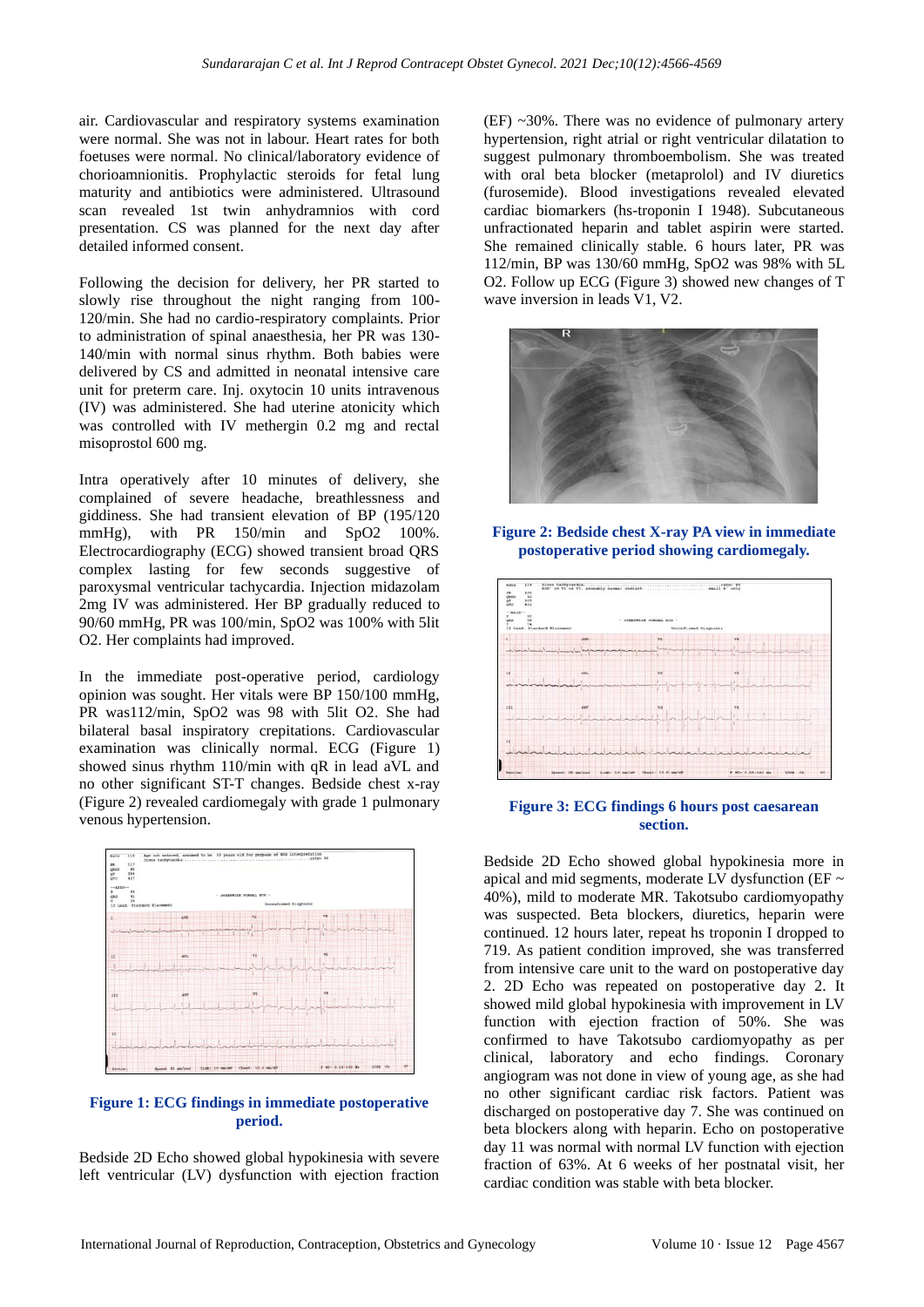#### **DISCUSSION**

The exact cause of takotsubo cardiomyopathy is not known.<sup>6</sup> However, proposed pathophysiological mechanisms include transient coronary artery spasm, catecholamine excess, microvascular dysfunction triggered by an unclear mechanism.<sup>4</sup> Hypo or akinesia usually occurs in apical segment of left ventricle in majority of the cases and uncommonly in midsegment or basal segments. When it occurs in basal segment of the left ventricle, it is termed as reverse takotsubo cardiomyopathy.11,12 Patients usually present with chest pain and/or breathlessness and it can occur even during the time of caesarean as in this patient who became symptomatic on operative table. This patient was very apprehensive due to much awaited pregnancy conceived after 12 years of married life and also due to unexpected very early rupture of membranes with the necessity of urgent preterm delivery. Takotsubo cardiomyopathy is associated with in-hospital mortality of 2 %, in-hospital complication rate of 19 % like heart failure, arrhythmias, thrombus formation etc.<sup>4</sup> Its recurrence rate is up to  $5\%$ .<sup>4</sup> Patients with TC have a good prognosis as they recover soon after delivery within days to 3 months. <sup>13</sup> Diagnosis of TC is made using Heart Failure Association- European Society of Cardiology Criteria (Table 1).<sup>14</sup>

#### **Table 1: Heart failure association-European society of cardiology criteria.<sup>14</sup>**

#### **Criteria**

Transient regional wall motion abnormalities of left ventricle or right ventricle myocardium, which are frequently, but not always, preceded by a stressful trigger (emotional or physical).

The regional wall motion abnormalities usually extend beyond a single epicardial vascular distribution, and often result in circumferential dysfunction of the ventricular segments involved.

The absence of culprit atherosclerotic coronary artery disease, including acute plaque rupture, thrombus formation, and coronary dissection or other pathological conditions to explain the pattern of temporary LV dysfunction observed (e.g., hypertrophic cardiomyopathy, viral myocarditis).

New and reversible electrocardiography abnormalities (ST-segment elevation, ST-segment depression, Left bundle branch block, T-wave inversion, and/or QTc prolongation) during the acute phase (3 months). Significantly elevated serum natriuretic peptide (BNP or NT-proBNP) during the acute phase. Positive but relatively small elevation in cardiac

troponin measured with conventional assay (i.e., disparity between the troponin level and the amount of dysfunctional myocardium present).

Recovery of ventricular systolic function on cardiac imaging at follow-up (3 to 6 months).

Bedside 2D echocardiography remains the first line diagnostic tool applied along with clinical examination, ECG and troponin levels.<sup>2</sup> Differential diagnosis includes acute coronary syndrome, pulmonary embolism, peripartum cardiomyopathy and myocarditis.<sup>5</sup> Timing and mode of delivery should be based on obstetrical factors.<sup>1</sup> There has been a case report of patient developing TC in mid-trimester, managed and delivered at term.<sup>15</sup> A multidisciplinary team approach is essential in managing these patients comprising cardiologist, obstetrician, neonatologist and anesthetist.<sup>13</sup>

Vasoconstricting agents like ergot alkaloids like methergine, bromocryptine are better avoided when TC is suspected.<sup>16</sup> Here patient received methergine intraoperatively due to atonicity as TC was suspected only in postoperative period. Cardiac management is usually beta blockers, aspirin, hydralazine, nitrates, diuretics and anticoagulation.<sup>17</sup> Angiotensin converting enzyme inhibitors can be given only after delivery of the fetus.<sup>17</sup>

#### **CONCLUSION**

Takotsubo cardiomyopathy is a rare type seen in pregnant women. It is an acute cardiac emergency warranting prompt diagnosis and immediate care in intensive care setup with multidisciplinary team. When compared to peripartum cardiomyopathy, its recovery period to normal cardiac function is much earlier with Takotsubo cardiomyopathy. However, a close follow up is required after discharge to detect any major adverse cardiac and cerebrovascular events and also during subsequent pregnancy.

*Funding: No funding sources Conflict of interest: None declared Ethical approval: Not required*

#### **REFERENCES**

- 1. Oindi FM, Sequeira E, Sequeira HR, Mutiso SK. Takotsubo cardiomyopathy in pregnancy: A case report and literature review. BMC Preg Childbirth. 2019;19(1):1-6.
- 2. Minatoguchi M, Itakura A, Takagi E, Nishibayashi M, Kikuchi M, Ishihara O. Takotsubo cardiomyopathy after cesarean: A case report and published work review of pregnancy-related cases. J Obstet Gynaecol Res. 2014;40(6):1534-9.
- 3. Shoji T, Takatori E, Oyama R, Kumagai S, Fukushima A, Yoshizaki A, et al. Tako-tsubo cardiomyopathy caused immediately following cesarean section delivery of triplets: A case report. Gynecol Obstet Invest. 2012;74(1):84-8.
- 4. Rao BVN, Rekha A, Narayan AS, Manjusha A. Takotsubo cardiomyopathy complicating a twin pregnancy at partum. Int J Res Med Sci. 2019;7(11): 4375.
- 5. Ruiz S, Martinez-Marin M, Luque P, Nassar N, Oros